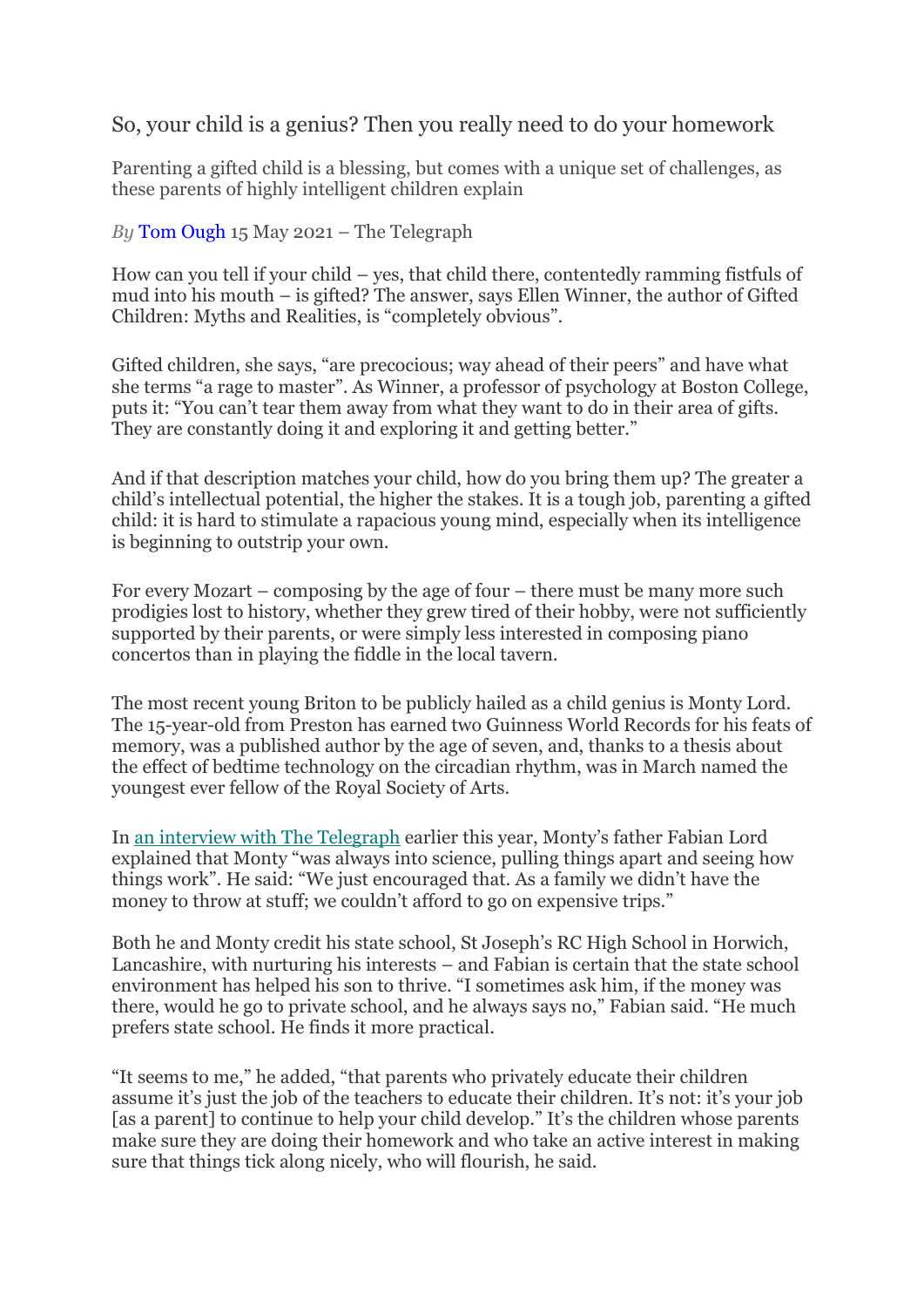According to psychologist Joan Freeman, Monty has had "the opportunity to find out the basic information on which to build in the first place. And doubtless, he has had support as well."

Professor Freeman, who for decades has written prolifically on the highest levels of human ability, says parents of a curious child – no matter whether the child is gifted or not – should help them indulge that curiosity, though they should be warned that youngsters' focus might change. "You say, 'Oh, this kid's fantastic in geometry.' And then it changes when they're satisfied and then move on to something else."

This can be frustrating for parents, but there are greater dangers to navigate when you are charged with the care of a gifted child. As Prof Winner points out: "If you have a child who is academically gifted, they are likely going to be very bored in school."

Such children might, Freeman says, make "nuisances of themselves. They could become a class clown, for instance, or withdraw, or become the subject of bullying by other children."

The dilemma, then, is whether to keep the child in the year group befitting their age – or to send them to a year group befitting their intellect. Boys in particular, according to Freeman, struggle socially when jumping year groups, not least because of the difficulty of being physically smaller than their peers. Both professors raise, as a third way of sorts, what in American education is termed a "pull-out program", whereby gifted students are brought together for advanced maths classes, museum trips and the like, depending on where their talents and interests lie.

The value in these excursions lies to a great extent in the bringing together of children who might otherwise have little in common with their peers. "That's probably the most important thing I could tell parents," Winner says, "to find at least one other child who is like your child, preferably in the same domain, but if not, at least in other domains, so they don't feel like such outliers."

She tells the poignant story of an art prodigy she once studied. The boy invited children the same age to come and play with him, "and as soon as they got over, he asked them to pose for him. That was all he wanted them to do, so they lost interest in coming."

Many parents have made the mistake of pushing their child too hard. Winner mentions Andre Agassi, the tennis player who, once retired, wrote that he had come to hate his sport "with a dark and secret passion" thanks in part to his overbearing father.

Freeman recalls the example of Ruth Lawrence, the maths prodigy whose father escorted her to lectures and tutorials at Oxford when she was 12. They rode together on a tandem, and Lawrence, now a mathematician at Hebrew University of Jerusalem, was said to have rarely mixed with children of her own age. "She was brought up like a prize chicken," Freeman says.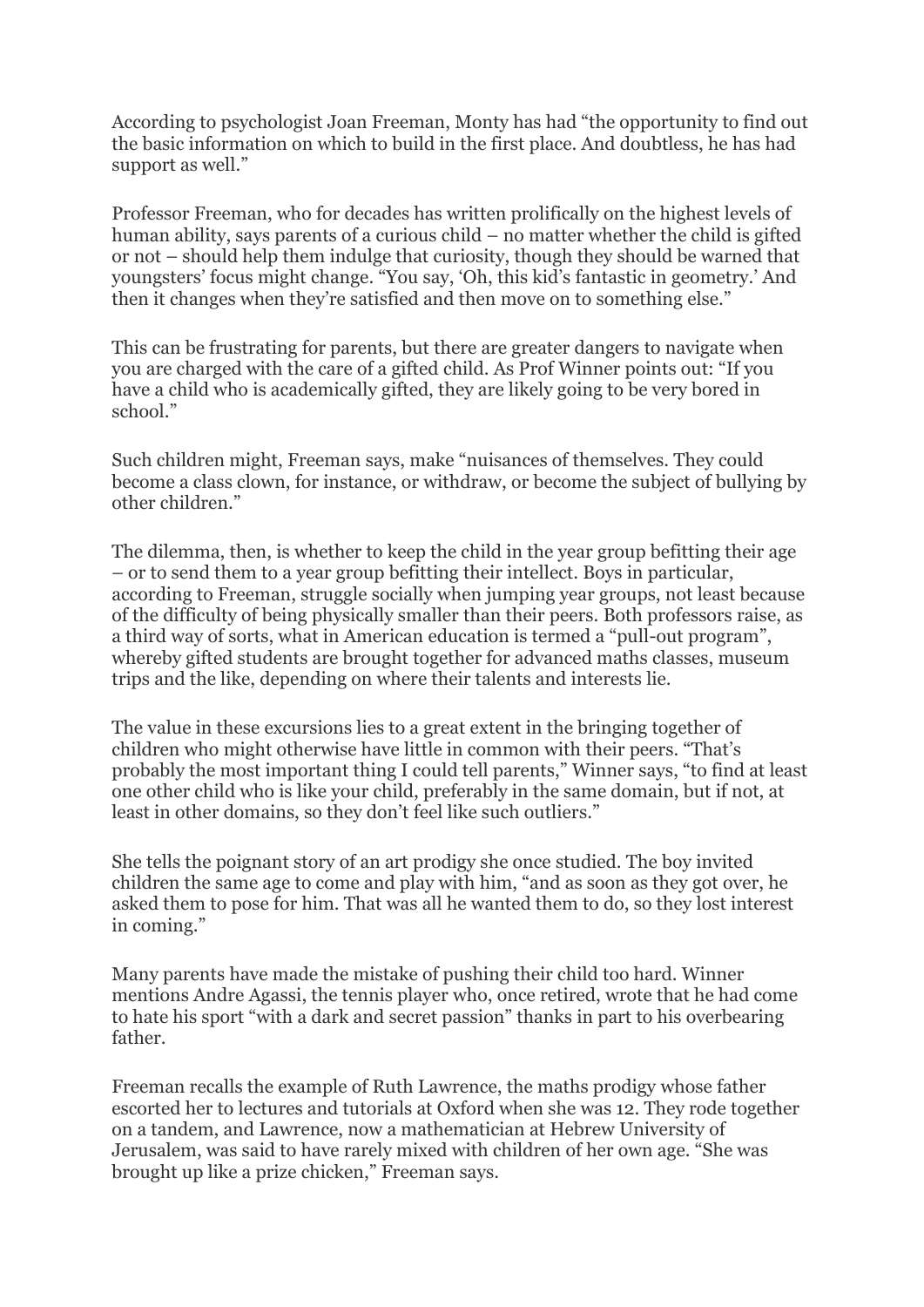The parents of Jennifer Pike, the violinist, seem to have managed to nurture her talent without pushing her too hard. "When she was two," says her father, Jeremy, "she picked up one of those toy chime bars, like a mini glockenspiel, and she was able to pick out a recognisable tune even at that age. It wasn't just bashing, it was really feeling something. At that point we thought, hmm, there's something interesting going on."

He and Jennifer's mother, Teresa, began taking her to concerts. Jennifer began playing her father's violin, inventing her own fingering and notation before she could read or write. In 2002 at the age of 12, she became the youngest ever winner of the BBC Young Musician of the Year award. Accolade after accolade has followed, most recently the Australian arts platform Limelight's Chamber Recording of the Year award for a record of Elgar and Vaughan Williams sonatas that Jennifer recorded in lockdown.

"She was totally self-motivated," says Jeremy, who was a composing prodigy as a child and knew talent when he saw it. Teresa remembers that Jennifer was "headstrong, and she would definitely do what she wanted to do. We went along with it."

Jennifer, now 31, recalls attending an international violin competition in Boulogne and seeing other children made to practice by their parents – while hers took her to the beach. "That's when I saw I was quite lucky," she says, praising her parents for being "encouraging but not militant".

But Pike says we should be careful of labelling children geniuses: "It can come with prejudices, preconceptions." She recalls feeling that such labels diverted attention from the music she was making. While growing up, she wondered: "Are people actually listening to what I'm saying with my music, or are they just impressed because I'm of a certain age?"

A common conclusion is that children should be kept out of the public eye. Not necessarily, says Rahul Doshi, [who won Child Genius, the Channel 4 show,](https://www.telegraph.co.uk/family/parenting/meet-rahul-family-helped-create-child-genius/) in 2017 at the age of 12. Doshi made regular radio appearances thereafter, "and it really boosted my confidence. Before I was a little bit more reserved and quiet, but doing Child Genius made me more confident as a person."

He credits his parents, Minesh and Komal, with being his "guide and steer", encouraging him to take opportunities that come his way. Minesh, who remembers Rahul picking up the ability to read almost as soon as he opened a book, recommends that fellow parents of talented children "enjoy the journey really, nurture the talent and joy. Enjoy your child and enjoy seeing them develop."

Rahul, a student at Queen Elizabeth's School, a grammar in Barnet, says learning should be "led by the child, whatever the child wants to do".

This attitude is mirrored by Louise Parker, mother of Alex, who, according to Mensa, of which he is one of the youngest members, has an IQ of 149. It was Alex, 13, who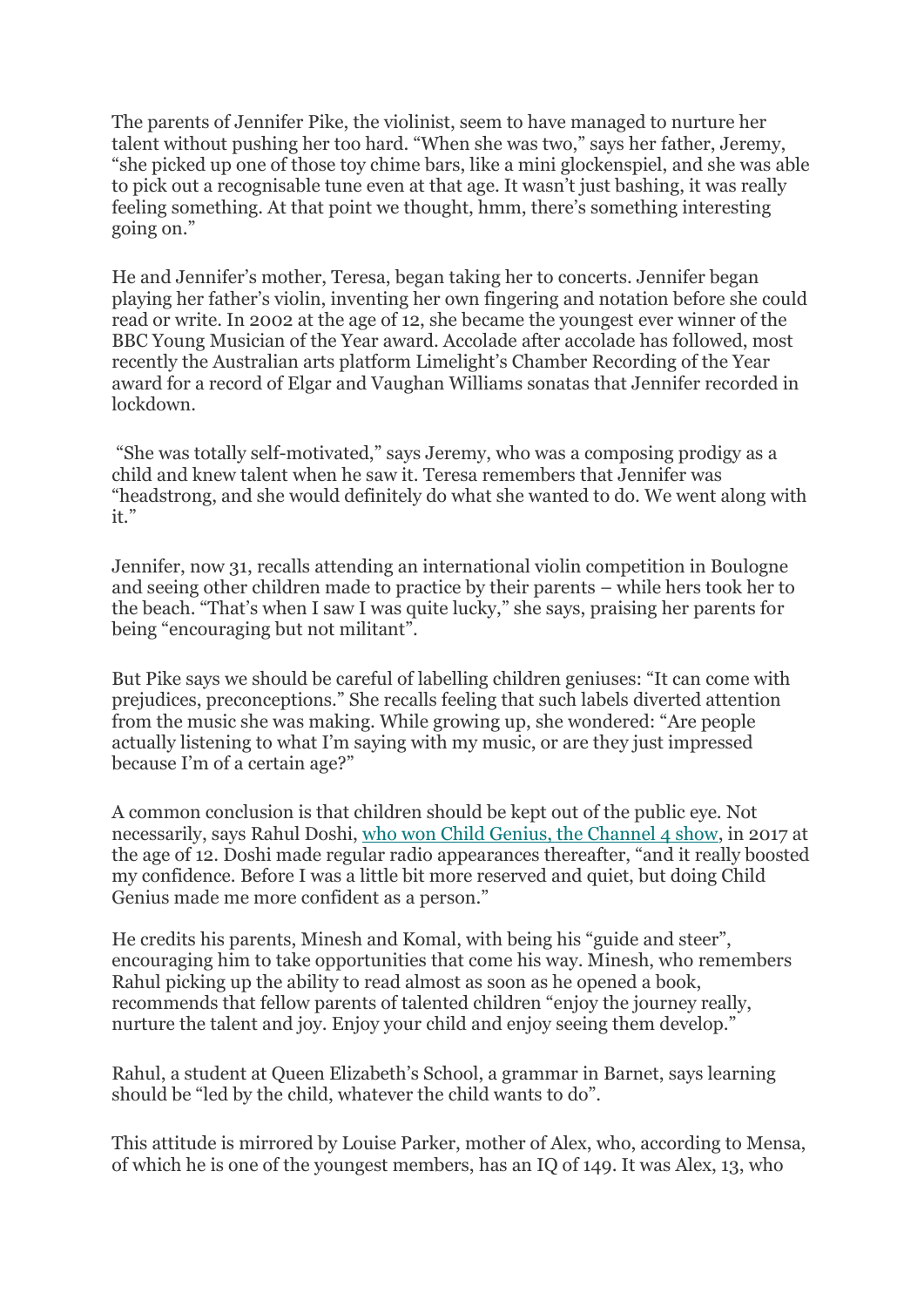wanted to put himself forward for Mensa, and Alex who has chosen to spend umpteen hours learning about superconductors, particle accelerators and climate change.

"When you hear about children who went to university and got a degree at 16, it's been quite a lonely experience," says Louise, a property developer. "I think it is very important that the child is within their group, and moves on to the next stage when it is the right stage."

Alex, sitting beside her, offers an alternative view. "Most physicists do their work very young," he points out, and indeed he is taking physics GCSE three years early. But he thanks his mother for "being really helpful and supportive, taking me to museums and all that stuff."

He has all kinds of ideas for how he would like to spend his adult life: working on asteroid mining, designing maglev trains, using superconductor technology to treat illnesses. This is Winner's "rage to master" in action.

Six tips for raising a gifted child

- 1. Let them follow their interests. Engage them with books, gallery visits or whatever else helps stimulate their curiosity. "Role model it," says Prof Winner. "Do it yourself. If you have an artistically gifted kid, make sure you get really good art materials and encourage the child to take them to museums."
- 2. Be cautious about pushing them up a year, let alone sending them to university early, but enable them to mix with children similarly engaged with their area of interest.
- 3. "Pull-out" classes with other advanced children can help your child meet like minds. Or try using online parents' groups to arrange playdates with like-minded children and to exchange advice.
- 4. Don't push them too hard: that is a recipe for unhappiness. Let the child be a child. Winner points out that prodigies subjected to strict regimens can become disillusioned.
- 5. Be wary of putting a child in the public eye, whether that be spelling bees or performances. Prof Winner warns: "Kids then feel like they have to keep this up."
- 6. Don't label a child a genius. As Prof Winner observes, where a child labelled a genius displays advanced skill, an adult labeled a genius has driven forward an entire field. In most cases, when prodigious children grow up "they are not going to be celebrated anymore. And that's fine."

Three ways to help a non-gifted child reach their potential

1. Gifted children demonstrate to parents what their passions are, but typical children might need coaxing. Winner says: "Take your children to a museum and see what